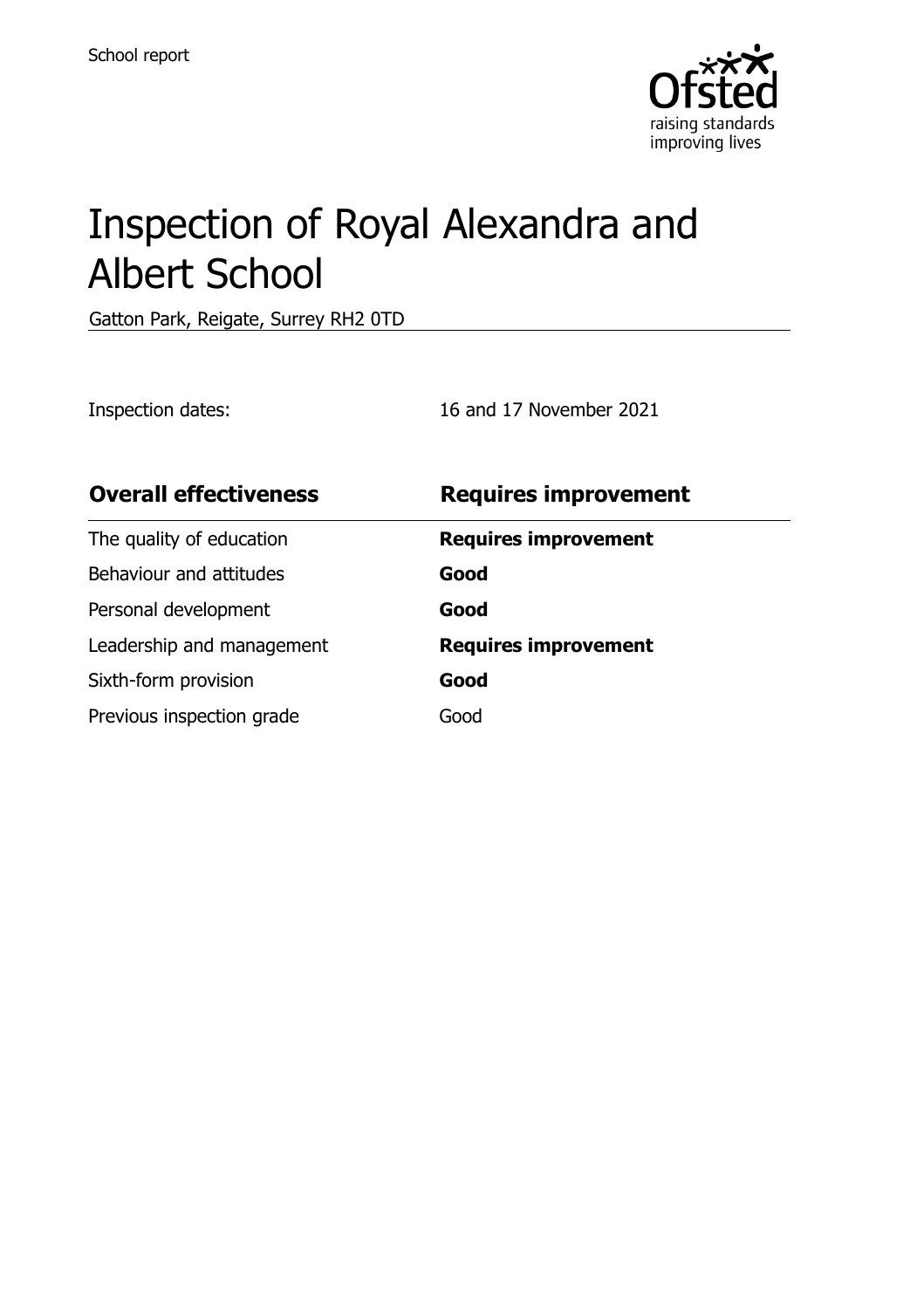

# **What is it like to attend this school?**

Most pupils at Royal Alexandra and Albert School are happy and want to do well. They learn to be respectful and considerate of others and diversity is celebrated. Pupils enjoy taking on positions of responsibility and socialise well at social times in the school's beautiful grounds.

Pupils benefit from a broad curriculum, enriched by a vast array of engaging clubs, trips, activities and challenges on offer. However, past weaknesses in the leadership of the curriculum and careers education mean that too few pupils study a wide enough range of academic subjects at GCSE.

Subject leaders have developed plans that set out what pupils should learn and when. However, there are weaknesses in the teaching of reading and in teachers' use of assessment. Consequently, some pupils, including those with special educational needs and/or disabilities (SEND), struggle in lessons because they have gaps in their knowledge and skills. Standards in the sixth form are good; teachers ensure that sixth-formers are challenged and supported well in their chosen subjects.

Pupils understand and respect the school's behaviour system of consequences and rewards. Bullying is rare and nearly all pupils say that there are trusted adults whom they can turn to should they have any concerns.

#### **What does the school do well and what does it need to do better?**

The new interim executive headteacher and interim headteacher have provided experienced leadership since September while governors seek to recruit a new substantive headteacher this year. New senior leaders have focused on boosting leadership capacity and supporting staff after a particularly challenging last year. They have rightly identified that governors require more accurate information to help them hold leaders to account more effectively for the quality of education at the school.

Leaders have worked to improve curriculum plans across the broad range of subjects on offer. Strengths exist in the plans for design and technology and science. Here, subject leaders know just what they want pupils to learn and in what order, and most teachers explain subject matter and check pupils' understanding well. Similarly, strong practice in the sixth form enables students to progress well in their chosen subjects.

In some subjects, including English and history, the curriculum is at an earlier stage of development. Subject leaders with responsibility for key stages 2 and 3 have only recently started to work together to sequence learning across the years. There are weaknesses in the leadership and teaching of reading in the junior school. As a result, pupils at an earlier stage of learning to read, including some with SEND, do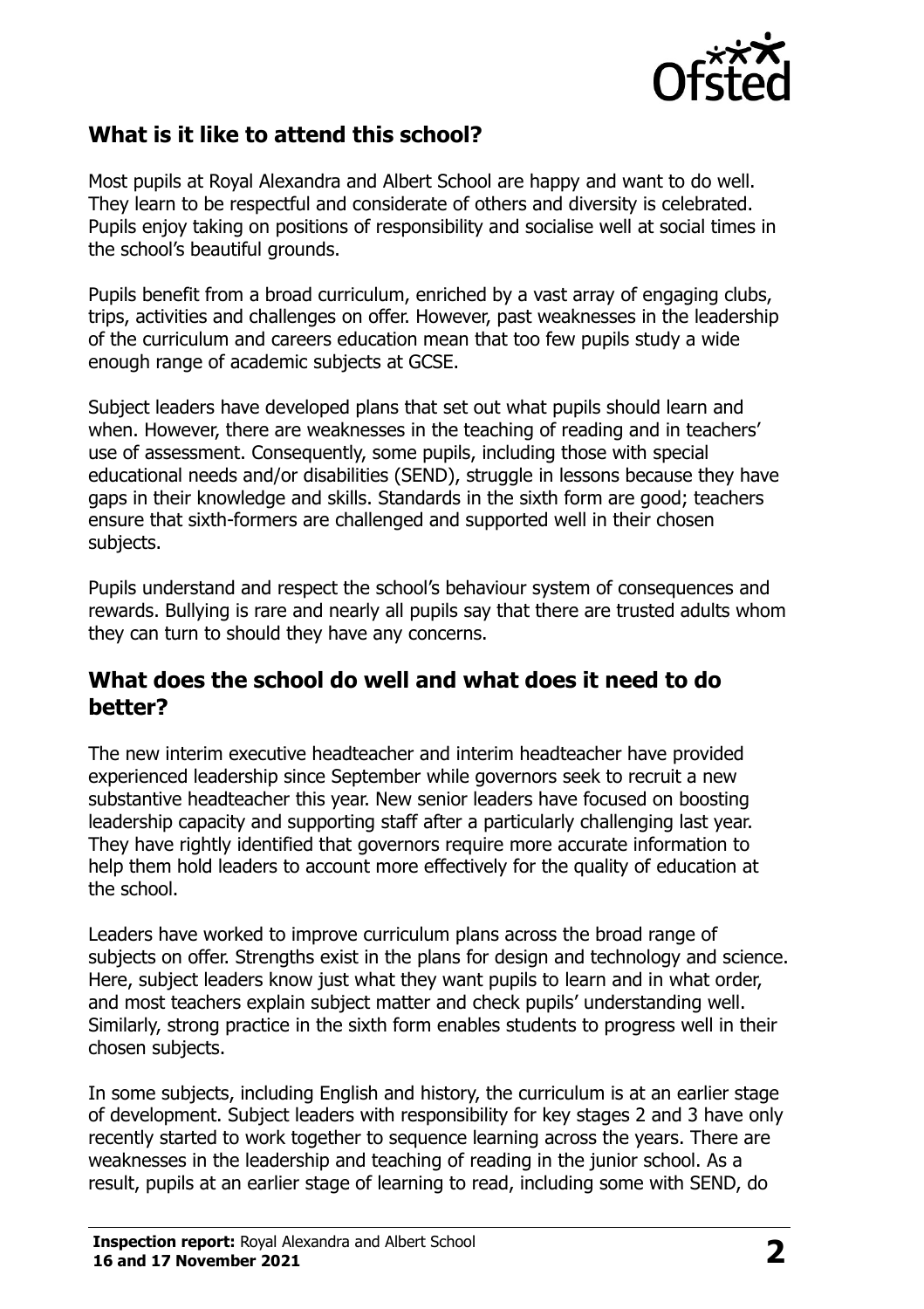

not make the progress they should. Some struggle to access all areas of the curriculum.

The school's approach to assessment means that feedback does not always come in time or in sufficient depth to help pupils. Too often, teachers do not check that all pupils can confidently remember important knowledge and skills before introducing new information. While many of the most able pupils make progress over time, others struggle to keep up and so develop gaps in their knowledge. There are better assessment practices in the sixth form which more effectively meet the needs of students.

Leaders have suitable systems in place to support pupils with SEND and disadvantaged pupils. They meet regularly with subject leaders to review and adjust the curriculum to help ensure that it meet the needs of these pupils. Useful information is shared with teachers to support pupils' learning in the classroom. However, variability in teachers' questioning and feedback skills means that these pupils' needs are not always met well in lessons.

The school's co-curricular programme of activities is particularly impressive. Pupils benefit from participating in a rich array of artistic and sporting activities as well as horse riding, cadets, the Duke of Edinburgh's Award and much more. There is a well-planned curriculum for personal, social and health education (PSHE) across the school. Staff and pupils share a genuine commitment across the school to promote a sense of community and equality.

Current weaknesses in the school's provision for careers education, advice and guidance mean that pupils from Year 8 onwards have not gained access to their full entitlement. Limited guidance means that too few opt to study a sufficient range of academic subjects at GCSE. New senior leaders have plans to address this but have not yet had time to implement them. Provision is stronger in the sixth form. Here, tutors ensure that students receive suitable information and support to help them with their next steps in education and/or employment.

Pupils' behaviour is typically good across the school; pupils and sixth-formers are respectful and well-mannered. In classrooms, they are typically keen to learn and most engage well with the tasks set by their teachers. Most pupils respect the school's rules, rewards and routines and so any disruption is rare.

### **Safeguarding**

The arrangements for safeguarding are effective.

All staff receive regular and appropriate training on safeguarding. Appropriate school systems are in place to record and share any concern that staff may have about pupils. Safeguarding leaders seek and secure support from external agencies when necessary to ensure pupils get the help they need. Leaders act swiftly and decisively to support vulnerable pupils.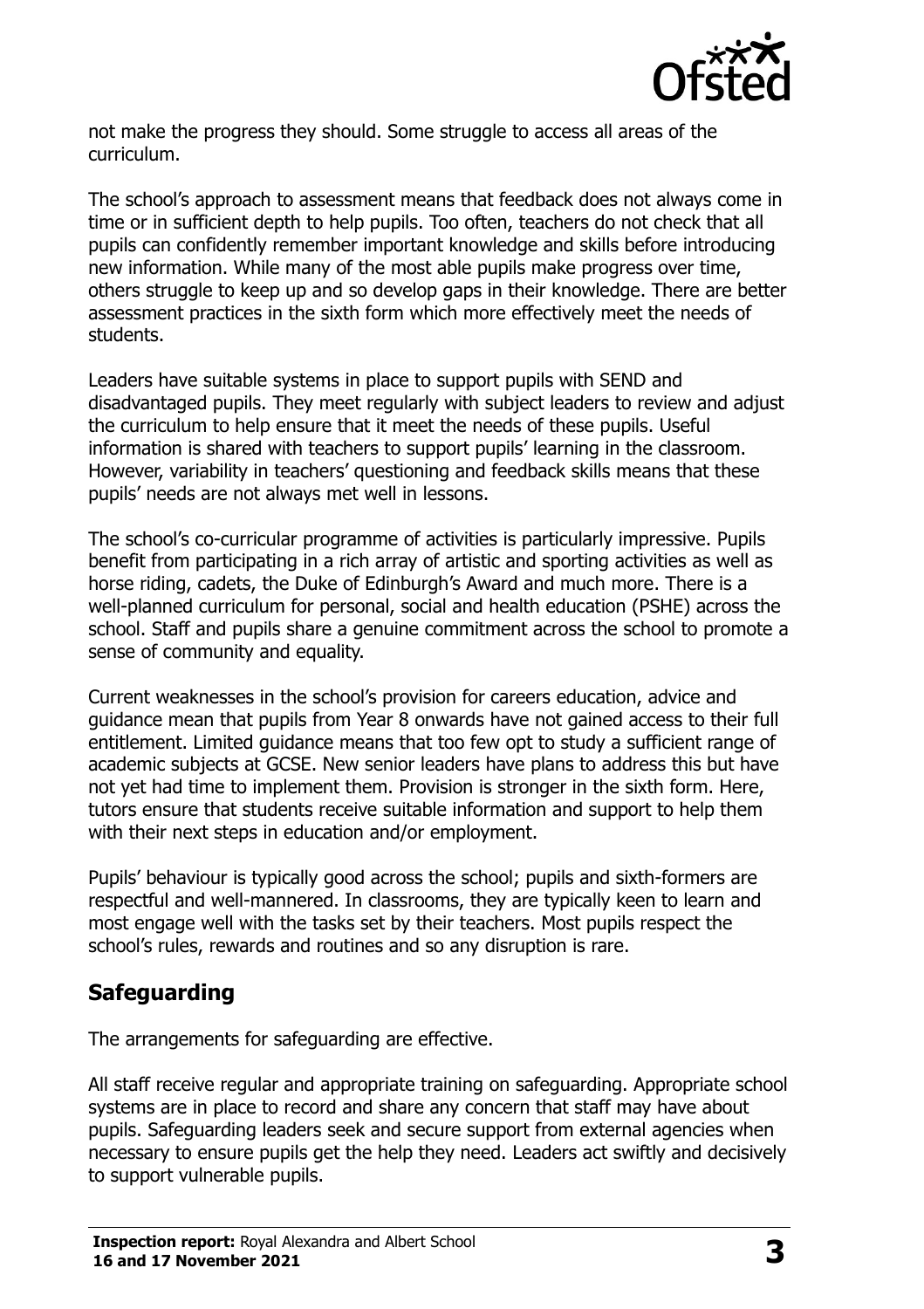

Some aspects of record-keeping relating to safeguarding or pupils who have left the school were found to contain gaps or were poorly organised. New interim senior leaders have plans to address this.

# **What does the school need to do to improve?**

#### **(Information for the school and appropriate authority)**

- The teaching of early reading in key stage 2 is weak because the school lacks a coherent strategy for teaching phonics. In addition, there are inconsistencies in the curriculum progression from key stages 2 to 3 in English and in other subject areas. Consequently, pupils, particularly those at an earlier stage of learning to read, struggle as they progress through the school. Staff training and better communication between teachers in the junior and secondary phases are needed to address this.
- Assessment in Years 7 to 11 is not used well enough to accurately diagnose what pupils know, can remember and do. Too often, teachers fail to modify their teaching strategies in time to address pupils' learning needs. Training is required to ensure that all teachers make better use of assessment to deliver lessons that more accurately meet the needs of all pupils, particularly those with low prior attainment and pupils with SEND.
- Governors lack a sufficiently broad range of information to robustly challenge leaders about the quality of education. In addition, the low priority given to careers education, advice and guidance by previous leaders means that the academic curriculum provision in key stage 4 does not meet the school's ambitious aims. Too few pupils study the full range of subjects within the English Baccalaureate, which limits their potential next steps. Better information for governors and the adoption of new leaders' plans to improve GCSE options and careers advice for pupils are required.
- Some of senior leaders' monitoring and record-keeping is incomplete, or the information is stored in more than one location. Consequently, leaders' actions risk not precisely meeting the educational and well-being needs of all pupils, particularly the most vulnerable pupils. More robust systems of record-keeping and monitoring by leaders, and better information for governors, are urgently needed to rectify this.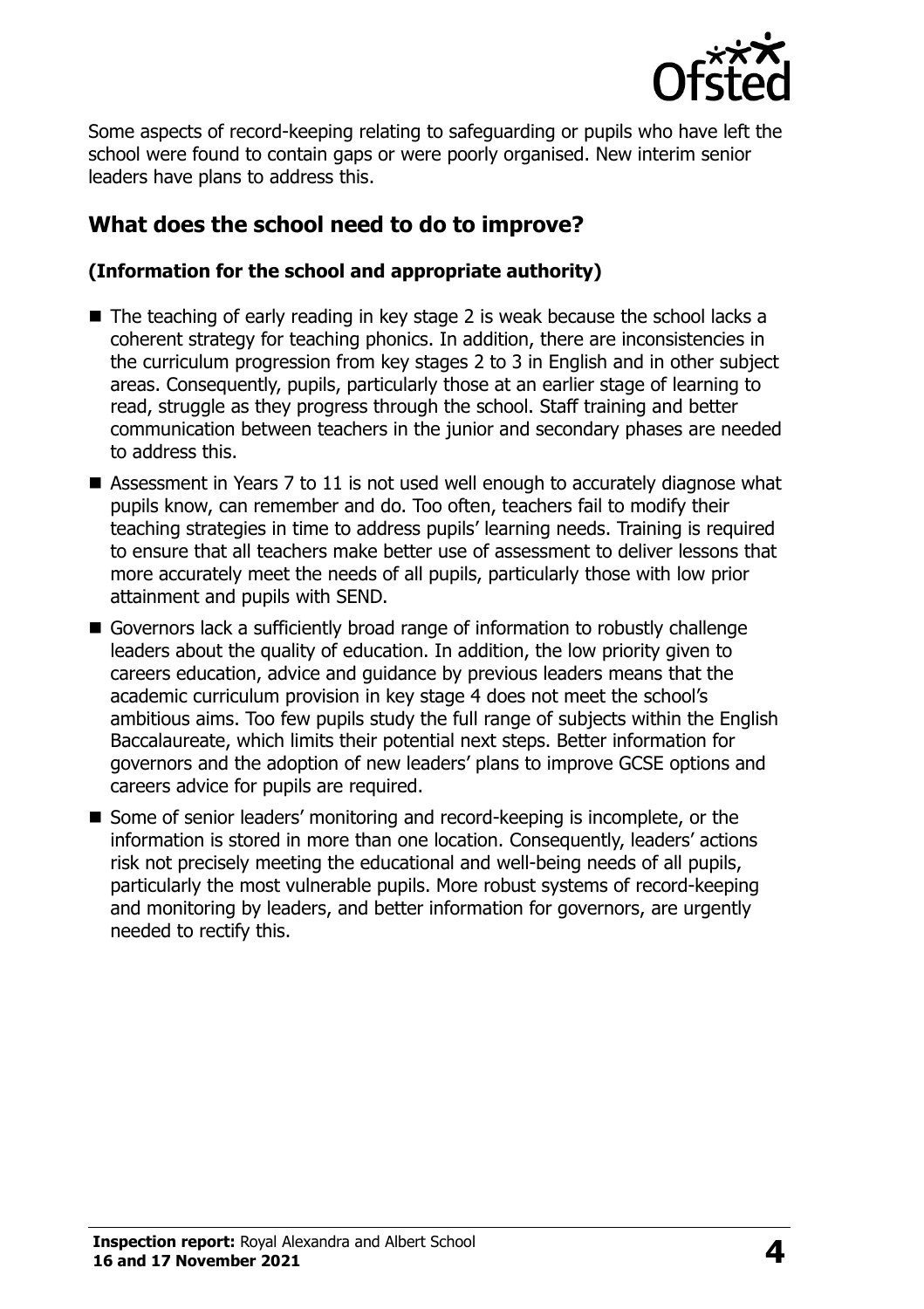

#### **How can I feed back my views?**

You can use [Ofsted Parent](http://parentview.ofsted.gov.uk/) View to give Ofsted your opinion on your child's school, or to find out what other parents and carers think. We use information from Ofsted Parent View when deciding which schools to inspect, when to inspect them and as part of their inspection.

The Department for Education has further [guidance](http://www.gov.uk/complain-about-school) on how to complain about a school.

If you are the school and you are not happy with the inspection or the report, you can [complain to Ofsted.](http://www.gov.uk/complain-ofsted-report)

#### **Further information**

You can search for [published performance information](http://www.compare-school-performance.service.gov.uk/) about the school.

In the report, '[disadvantaged pupils](http://www.gov.uk/guidance/pupil-premium-information-for-schools-and-alternative-provision-settings)' refers to those pupils who attract government pupil premium funding: pupils claiming free school meals at any point in the last six years and pupils in care or who left care through adoption or another formal route.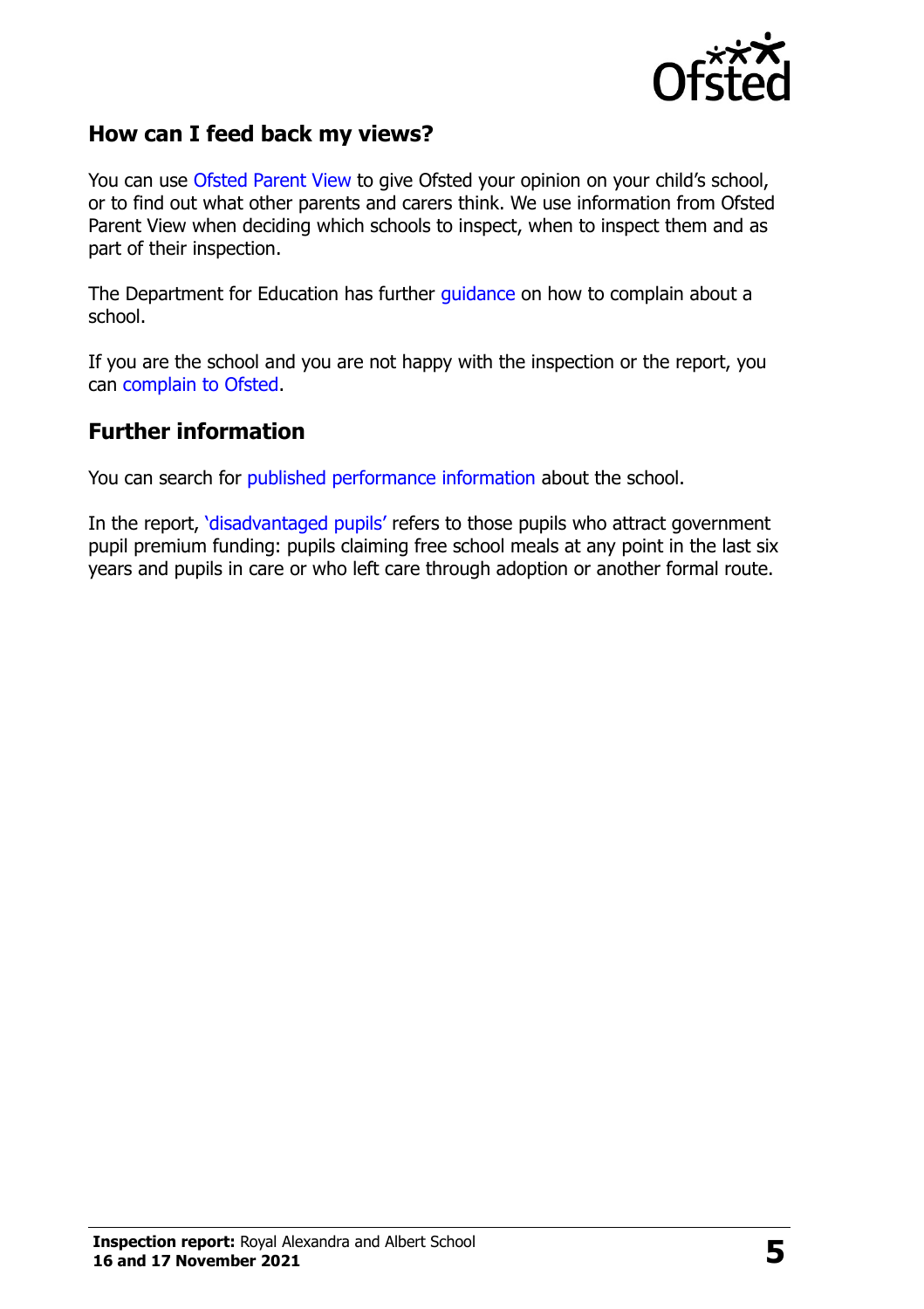

# **School details**

| Unique reference number                            | 125279                                                             |  |
|----------------------------------------------------|--------------------------------------------------------------------|--|
| <b>Local authority</b>                             | <b>Surrey</b>                                                      |  |
| <b>Inspection number</b>                           | 10201342                                                           |  |
| <b>Type of school</b>                              | All-through                                                        |  |
| <b>School category</b>                             | Foundation                                                         |  |
| Age range of pupils                                | 7 to 18                                                            |  |
| <b>Gender of pupils</b>                            | Mixed                                                              |  |
| <b>Gender of pupils in sixth-form</b><br>provision | Mixed                                                              |  |
| Number of pupils on the school roll                | 1125                                                               |  |
| Of which, number on roll in the<br>sixth form      | 217                                                                |  |
| <b>Appropriate authority</b>                       | The governing body                                                 |  |
| <b>Chair of governing body</b>                     | John Billingham                                                    |  |
| <b>Interim Headteacher</b>                         | James Malley                                                       |  |
| Website                                            | www.raa-school.co.uk/                                              |  |
| Date of previous inspection                        | 21 April 2016, under section 8 of the<br><b>Education Act 2005</b> |  |

### **Information about this school**

- Since the previous inspection in 2016, there have been several changes to the senior leadership team. The headteacher left the school last year. Since September, the South East Surrey Schools Education Trust has been supporting the school by providing an interim executive headteacher and headteacher.
- The school uses two alternative providers.
- The school does not meet the requirements of the Baker Clause, which requires schools to provide pupils in Years 8 to 13 with information about approved technical educational qualifications and apprenticeships.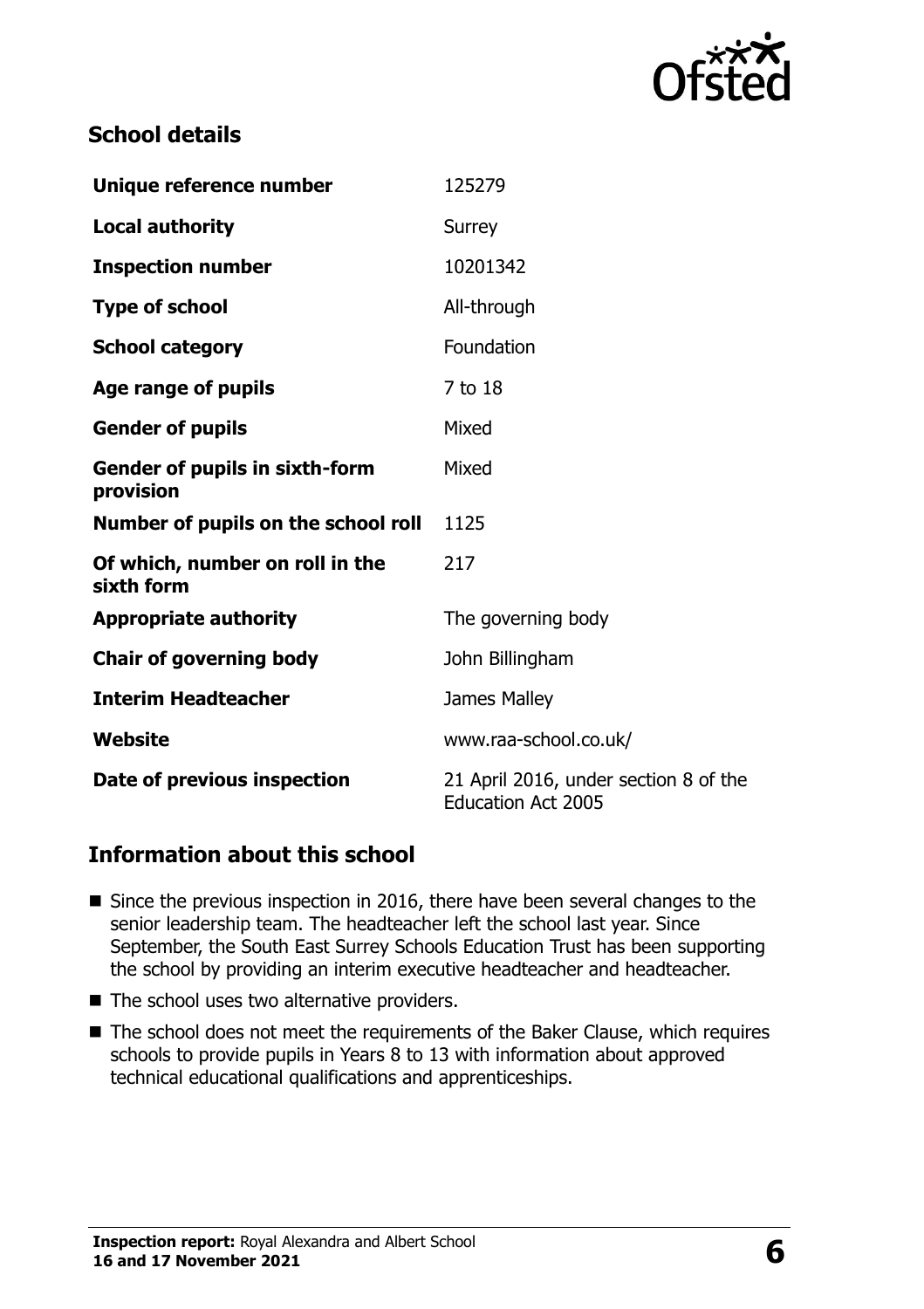

# **Information about this inspection**

The inspectors carried out this inspection under section 5 of the Education Act 2005.

- This was the first routine inspection the school received since the COVID-19 pandemic began. Inspectors discussed the impact of the pandemic with the school leaders and have taken that into account in their evaluation of the school.
- Deep dives were conducted in English, mathematics, science, reading, history and design and technology. As part of these, inspectors met with subject leaders, visited lessons, talked to pupils about their work and met with teaching staff to talk about their approach to designing and delivering the curriculum. In addition, inspectors reviewed leaders' plans for the provision of PSHE.
- Meetings were held with the interim executive headteacher, interim headteacher, senior leaders, subject leaders, special educational needs coordinator and other members of teaching and support staff.
- The lead inspector held a remote meeting with three members of the governing body. Records of governing body meetings were reviewed.
- $\blacksquare$  Meetings were held with groups of pupils and sixth-formers to discuss their views about many different aspects of their school. Inspectors also held informal conversations with pupils at break and lunchtime.
- The views of pupils, parents and staff represented in meetings and the responses to Ofsted's surveys were considered.
- Inspectors reviewed the school's policies and practices and met with safeguarding leaders to evaluate the effectiveness of safeguarding. Records of safeguarding incidents were scrutinised and discussed. Inspectors also reviewed the school records of the recruitment checks made on adults working in the school.

#### **Inspection team**

| Matthew Newberry, lead inspector | Her Majesty's Inspector |
|----------------------------------|-------------------------|
| <b>Richard Carlyle</b>           | Ofsted Inspector        |
| Alan Johnson                     | Ofsted Inspector        |
| Mo Galway                        | Ofsted Inspector        |
| Shaun Jarvis                     | Her Majesty's Inspector |